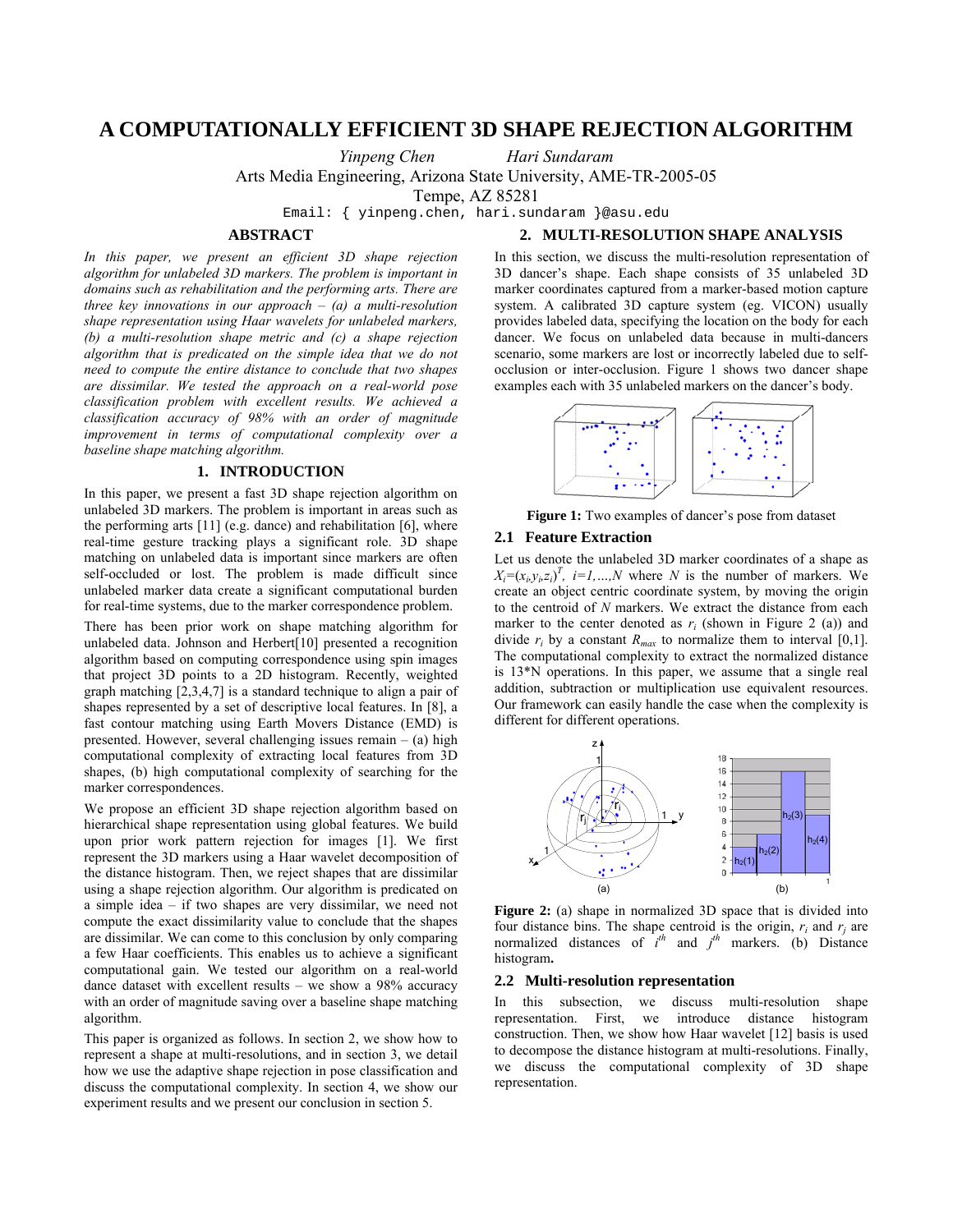# *2.2.1 Distance Histogram*

The distance values *ri* of the 3D markers form an unordered set. This is because the markers do not have any labels associated with them. Hence, it is difficult to find the corresponding markers between two shapes although they may be attached to the same body location. As the first step towards 3D shape representation, we transform the distance values with a distance histogram. At resolution *J*, we uniformly divide the normalized distance space [0,1] into  $K=2^J$  bins. Thus, the histogram with *J* resolutions –  $h<sub>J</sub>(k)$  is represented as:

$$
h_J(k) = \{r_i \mid r_i \in [\frac{k-1}{2'} , \frac{k}{2'}), i = 1, ..., N\} \mid , \quad \langle \rangle
$$

where  $N$  is the number of markers and  $|\cdot|$  is cardinality (set size) operator. Figure 2 (a) shows the case where the normalized 3D space is divided into 4 distance bins and Figure 2 (b) shows the distance histogram based on this division where  $J=2$ ,  $h_2(I)$ ,  $h_2(2)$ ,  $h_2(3)$  and  $h_2(4)$  are the number of markers in the four bins.

## *2.2.2 Haar Wavelet Decomposition*

Wavelet decompositions allow for very good image approximation with just a few coefficients [12] and work very effectively in multi-resolution image queries [9]. A Haar wavelet decomposition of the distance histogram would provide a good foundation on which to build a shape metric. Haar wavelets are also fast to compute and simple to implement. With Haar basis, the histogram with *J* resolutions can be represented as a linear combination of the Haar basis functions:

$$
h_J(k) = c_0^0 \phi_0^0(k) + \sum_{j=0}^{J-1} \sum_{i=0}^{2^j-1} d_i^j \psi_i^j(k) , \qquad \qquad <2>
$$

where  $c_0^0$  and  $\phi_0^0$  are the scaling coefficient and scaling function respectively,  $d_i^j$  and  $\psi_i^j$  are the wavelet coefficient and wavelet function of  $i^{th}$  Haar basis at the resolution level *j*. The wavelet coefficient  $d_i^j$  can be obtained by:

$$
d_i^j = \left\langle h_j \left| \psi_i^j \right\rangle, \qquad \qquad \leq 3 \geq 1
$$

Where  $\leq$  |  $>$  is the inner product operator. Figure 3 shows the scaling function and Haar wavelets functions at resolution 1, 2.



**Figure 3:** Haar wavelets. (a) Scaling function  $\phi_0^0$ , (b) wavelet at resolution *J=1*, (c-d) wavelet functions at resolution *J=2*.

Since each shape consists of the same number of markers *N*, different shapes will share the same  $c_0^0 = N/2^J$ . Hence, we only use wavelet coefficients  $d_i^j$  to represent the shape histogram. The Haar wavelet coefficient vector  $f_J$  with resolution  $J$  is defined as:

$$
f_J = [d_0^0, d_0^1, d_1^1, \dots, d_0^{J-1}, \dots, d_{2^{J-1}-1}^{J-1}]^T
$$
  $\langle 4 \rangle$ 

The size of the coefficient vector at resolution *J* is  $2<sup>J</sup>$ -1. Note that first  $2^{J-1}$ -1 entries correspond to  $f_{J-1}$ , the wavelet decomposition at resolution *J-1*. The last  $2^{J-1}$  coefficients represent the detail at resolution *J*.

# *2.2.3 3D Shape Representation Complexity*

The 3D shape is represented using the 1D Haar wavelet decomposition of the distance histogram. The computational complexity of the representation is then due to two parts - (a) computing 1D histogram (eq.<1>), and (b) complexity of Haar wavelet decomposition (eq.<3>). The complexity of computing histogram is  $J^*N+2^J$ -1 operations, and the complexity of Haar wavelet decomposition is  $2*(2<sup>J</sup>-1)$  operations at resolution *J*. Therefore, the overall complexity is represented as:

$$
C_{J,Haar} = J \cdot N + 3 \cdot (2^J - 1) \qquad \qquad \leq 5 >
$$

We can see that the computational complexity of computing histogram increases linearly in number of markers – N, and the computation complexity of Haar wavelet coefficients increase exponentially with J.

# **3. SHAPE REJECTION**

In this section, we use the shape representation discussed in section 2 for pose classification using the nearest neighbor technique (1-NN) [5]. Here, the input shape will be classified as one of the *M* poses or will be rejected. The computation of shape distance between the input and each class is very expensive. Here we present an adaptive framework for classification using shape rejection. We can quickly reject most of classes that are dissimilar with input shape and find the class which is closest to the input.

# **3.1 Training**

In the training phrase, we first compute the mean Haar wavelet coefficient vector at resolution *J=4* for each class:

$$
f_{j,j}^{\mu} = \frac{1}{K_i} \sum_{j=1}^{K_i} f_{j,i,j} , \qquad \qquad \leq 6 >
$$

where  $f_{J,i}$ <sup> $\mu$ </sup> is the mean Haar wavelet coefficient vector of the  $i^{th}$ class at resolution *J*, *fJ,i,j* is the Haar wavelet coefficient vector of the  $j<sup>th</sup>$  training sample in the  $i<sup>th</sup>$  class at resolution *J* and  $K<sub>i</sub>$  is the number of training samples in the  $i^{th}$  class. Then a set of thresholds  $\{\alpha_i^k\}$  are obtained by:

$$
\alpha_i^k = \max_j \left| f_{J,i,j}(k) - f_{J,i}^\mu(k) \right|, \qquad \qquad \leq 7>
$$

where  $\alpha_i^k$  is the threshold corresponding to the  $k^{th}$  entry of coefficient vector of the  $i<sup>th</sup>$  class which represents the maximum distance between the  $k^{th}$  Haar wavelet coefficient of training samples  $-f_{J,i,j}(k)$  and the  $k^{th}$  mean Haar wavelet coefficient  $f_{J,i}^{\mu}(k)$ of the  $i^{th}$  class.

#### **3.2 Shape rejection and distance metric**

Shape rejection is based on the idea that if two shapes are very dissimilar, we need not compute the exact dissimilarity value to conclude that the shapes are dissimilar. This is achieved by only comparing a few coefficients. We adopt a supervised approach for shape rejection using Haar wavelet coefficients.

In the comparison between the input shape and the shape of the  $i<sup>th</sup>$ class at resolution *J*, we first compare the Haar wavelet coefficient vector of input shape denoted as *fJ,input* with the mean Haar wavelet coefficient vector of the  $i^{th}$  class  $-f_{J,i}^{\mu}$ . If there exists *k* (1)  $\leq k \leq 2^{J} - 1$  such that:

$$
\left|f_{J,input}(k) - f_{J,i}^{\mu}(k)\right| > \alpha_i^k \,,\tag{8}
$$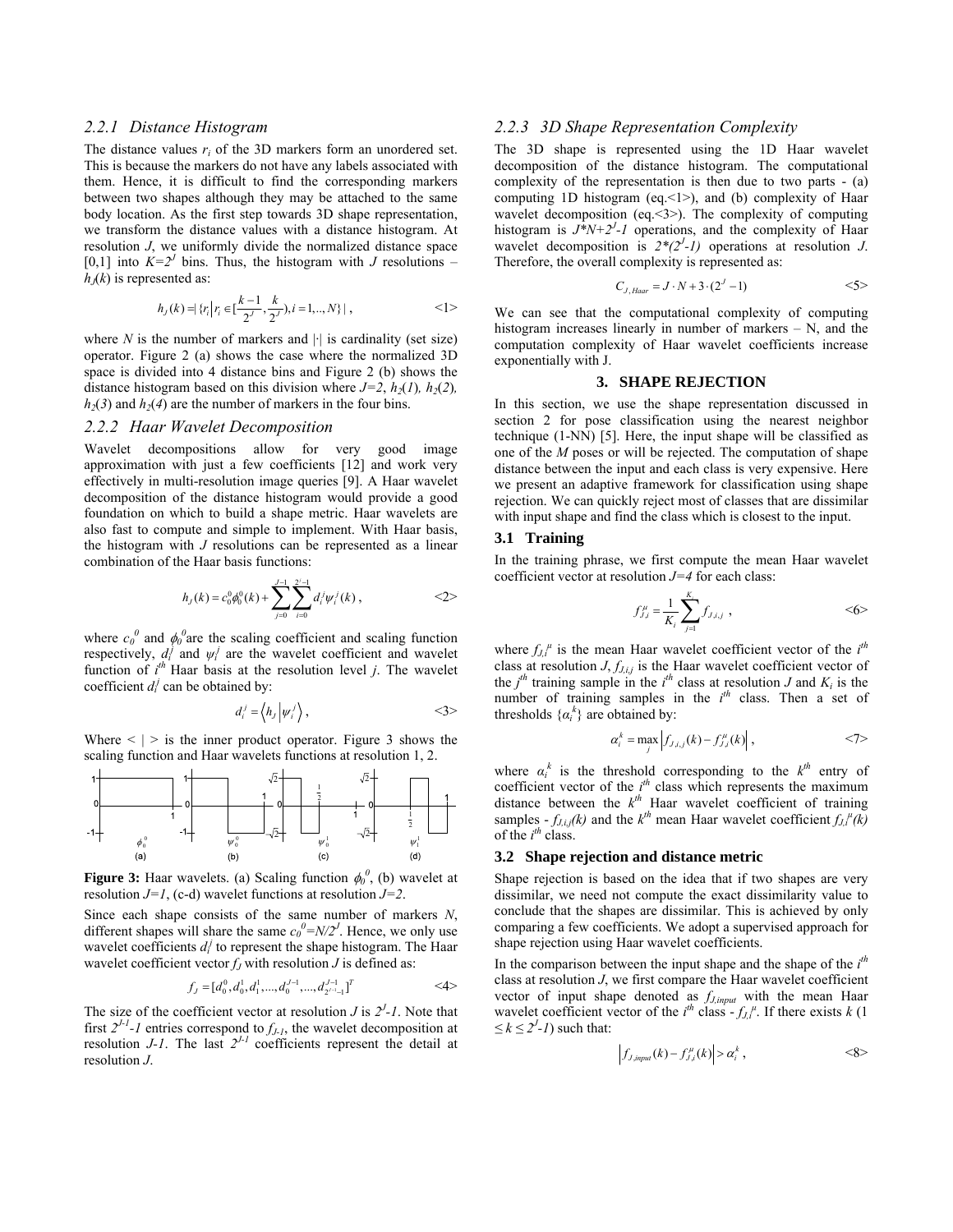the *i th* class *will be rejected as dissimilar with the input*. Otherwise, we compute the  $L_1$  distance of their Haar wavelet coefficient vectors as distance between the input and the  $i<sup>th</sup>$  class:

$$
d_J(s_{input}, s_i) = \sum_{k=1}^{2^J-1} \left| f_{J,input}(k) - f_{J,i}^{\mu}(k) \right|, \qquad \qquad \leq 9 >
$$

where  $s_{input}$  is the input,  $s_i$  is the shape of the *i*<sup>th</sup> class,  $d_J(s_{input}, s_i)$  is the shape distance between *sinput* and *si* at resolution *J*.

Since the Haar wavelet coefficient is hierarchically ordered in the coefficient vector, the shape rejection starts with the most important coefficient to the most detailed coefficient. Hence, we conjecture that the shape rejection is processed in the most efficient way. This is validated in the experiments section.

In eq.<9>, we can see that computational complexity of the full shape distance at resolution *J* is  $2^{J+1}-3$  operations. We define it as the static computational complexity  $C_{J,d}$ <sup>s</sup>:

$$
C_{J,d}^s = 2^{J+1} - 3 \ . \tag{10}
$$

Let us define the index of end Haar wavelet coefficient for the rejection stage of  $i^{th}$  class –  $k_{end}(i)$ . If the  $i^{th}$  class is rejected, we only need  $k_{end}(i)$  subtractions and  $k_{end}(i)$  comparisons (see eq. <8>) without computing the shape distance. Thus the computational gain is  $C_{J,d}^s$ -2\* $k_{end}(i)$  operations. However, if there is no rejection we waste  $2<sup>J</sup>$ -1 comparisons for rejection verification before computing the shape distance at resolution *J*. Combining these two cases, the computational gain due to shape rejection is:

$$
\Delta_{J,d}(i) = \begin{cases}\nC_{J,d}^s - 2 \cdot k_{end}(i) & \text{if rejected} \\
-(2^J - 1) & \text{otherwise}\n\end{cases}
$$
\n
$$
\langle 1 | >
$$

where  $\Delta_{J,d}(i)$  is defined as the computational gain of shape distance between the input and the  $i^{th}$  class at resolution *J*. We can see the computational gain is positive in rejection case except  $k_{end}(i) = 2^{J} - I$  and negative in non-rejection case or  $k_{end}(i) = 2^{J} - I$ . Combining  $eq.10$  and  $eq.11$ , we obtain the adaptive computational complexity of shape distance  $C_{J,d}$ <sup>*a*</sup> between the input and the  $i^{th}$  class at resolution  $\hat{J}$ :

$$
C_{J,d}^a(i) = C_{J,d}^s - \Delta_{J,d}(i) \qquad \qquad \leq 12>
$$

#### **3.3 Framework for Pose Classification**

We now discuss the pose classification framework (ref. Figure 4). First we compute the Haar wavelet coefficient vector of the input, and then compare it with the mean Haar wavelet coefficient vector of each class and reject classes that are dissimilar with the input. If all classes are rejected, we will reject the input shape for classification. Otherwise, we compute the shape distances between the input shape and poses of classes left after rejection using <9> and using 1-NN method to classify the input into the class with minimum shape distance.



**Figure 4:** Framework of pose classification

### **3.4 Computational Complexity**

We now discuss the static computational complexity of pose classification using 1-NN algorithm based on shape distance eq.<9>, without shape rejection. The static computational complexity includes feature extraction (*13\*N* operations), Haar wavelet decomposition (eq.<5>), shape distances between the input and *M* pose classes (eq.<10>), and searching for minimum distance (*M-1* operations). Hence the static computational complexity at resolution *J* is:

$$
C_{J, Classification}^s = 13N + C_{J, Haar} + M \cdot C_{J, d}^s + (M - 1) \qquad \qquad \langle 13 \rangle
$$

Using our adaptive framework with shape rejection, the computational complexity is decreased because most of classes are rejected. Let us assume that *L* classes remain, the overall computational gain is:

$$
\Delta_{J,Classification} = \sum_{i=1}^{M} \Delta_{J,d}(i) + (M - L) \qquad \qquad <14>
$$

Where  $\Delta_{J,d}(i)$  is the computational gain of shape distance (eq.  $\leq$ 11>) between the input and the  $i^{th}$  class. Therefore, combining (eq.<13>) and (eq.<14>), we obtain the overall adaptive computation complexity of pose classification at resolution *J* is:

$$
C_{J,Classification}^a = C_{J,Classification}^s - \Delta_{J,Classification} \qquad \qquad <15>
$$

As we discussed in section 3.2,  $\Delta_{J,d}(i)$  is positive in rejection case and negative in non-rejection case. However, for each input shape, the number of classes rejected is much larger than the remaining classes after rejection verification.

#### **4. EXPERIMENTS**

In our experiments, the data is captured by using sixteen-camera MotionAnalysis system with frame rate of 120Hz. This set of data, created by a world renowned choreographer Bill T. Jones, has 22 different gestures, each with specific meaning. The size of the data set is 24,600 frames. In our experiment, we use 75% frames of each gesture as the training data, and the remaining 25% for testing. We used labeled marker data to compute the best case, baseline result. The baseline results algorithm will have good accuracy due to label correspondence information.

### **4.1 Shape matching algorithm for labeled data**

We now briefly discuss the baseline algorithm using labeled markers. Due to the labeled marker data, we now have correspondence information. The computational complexity of this algorithm is due three parts  $-$  (a) translating each marker to the object centered coordinate system (b) 2D rotation correspondence and (c) Euclidean distance computation. Note that our proposed algorithm is rotation invariant. We observed that in our dataset, there was very little intra-class shape rotation. With M classes and N markers per shape, the computational complexity (excluding rotation) per input is 10NM+6N-1=7909 operations (M=22, N=35). If rotation is included, then the computational complexity will increase about  $8log_2[(K+1)/2]+1$  times, where *K* represents the number of discrete intervals for the 2D angles.

# **4.2 Results**

Table 1 shows the classification results using shape rejection algorithm for unlabeled data and shape matching algorithm for labeled data. Compared with shape matching algorithm, shape rejection algorithm at resolution 4 has only tenth of computational